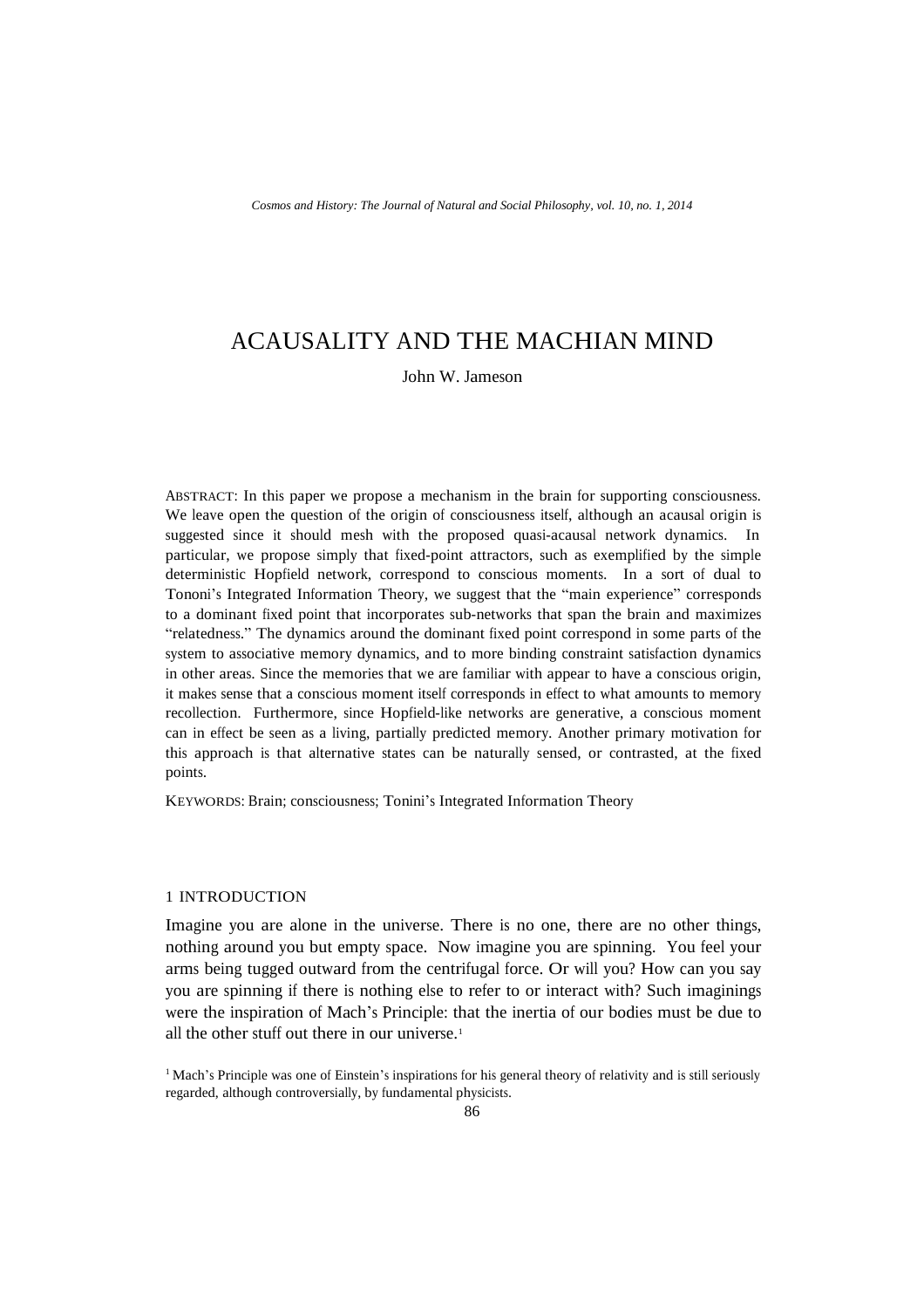Similarly, is the heft of my thoughts, of the concepts in my (conscious) mind, dependent simply on all the other ones in my mind? Is my mind a closed off universe on its own? This is the assumption of the Machian Mind. The mind is a universe created by neurons and synapses, of interacting electrical charges. It is true that the outside world impinges on my senses, but these senses are still just part of my brain.

Both the present approach based on *relatedness* and Tononi's Integrated Information Theory (IIT) [3] are Machian in their inspiration. However, there is a serious thorn in the side of this inspiration: that qualia seem to have an absolute character to them. That, e.g., the sense of the color green does not, e.g., seem relative to other concepts in the mind. We simply posit that the internal, relative, concepts of the Machian mind provide the proper conditions for *more* (kinds of ) qualia.

As an engineer I tend to think of the brain as a machine. But can a machine produce consciousness? If so, this would imply that consciousness itself follows a course completely dependent on the machinery, rendering it but an epiphenomenon. But why would nature bother with something that is essentially impotent? For this reason I think there is something more to consciousness than can be explained by machinery, at least at the level of description we currently have. For example, it may be an emergent property of certain complex systems [18, 20, 44], or it may entail a quantum mechanics [5, 10, 13, 33, 34].

In this paper we explore the possibility that there is at least a great deal of machinery (at least of the type we are familiar with) *supporting and interfacing* with consciousness. 2 It is based fundamentally on the notion that consciousness is broken up into a sequence of *conscious moments* . In this vein we consider the following criteria for the *Consciousness Support Mechanism (CSM)*:

1. Can the mechanism manifest itself over a short time period of a *conscious moment* ?

2. Can pieces of it (sub-CSM's) be put together to form a larger whole, i.e., are they constitutive?

3. Is there some evidence from neuroscience and cognitive science to back it up?

The foregoing is aimed primarily at the avid connectionist with an interest in philosophy of mind (or perhaps a philosopher of mind with an interest in connectionism). The connectionist models are given as simple examples to capture the basic ideas, hopefully with some biological plausibility, at least in spirit.

<sup>2</sup> It should be pointed out, however, that relatedness might be useful for governing the behavioral dynamics of the network system as well as its self-organization, regardless of its status with respect to consciousness, although this may alter some of the constraints placed on the dynamical system (see Sec. 8).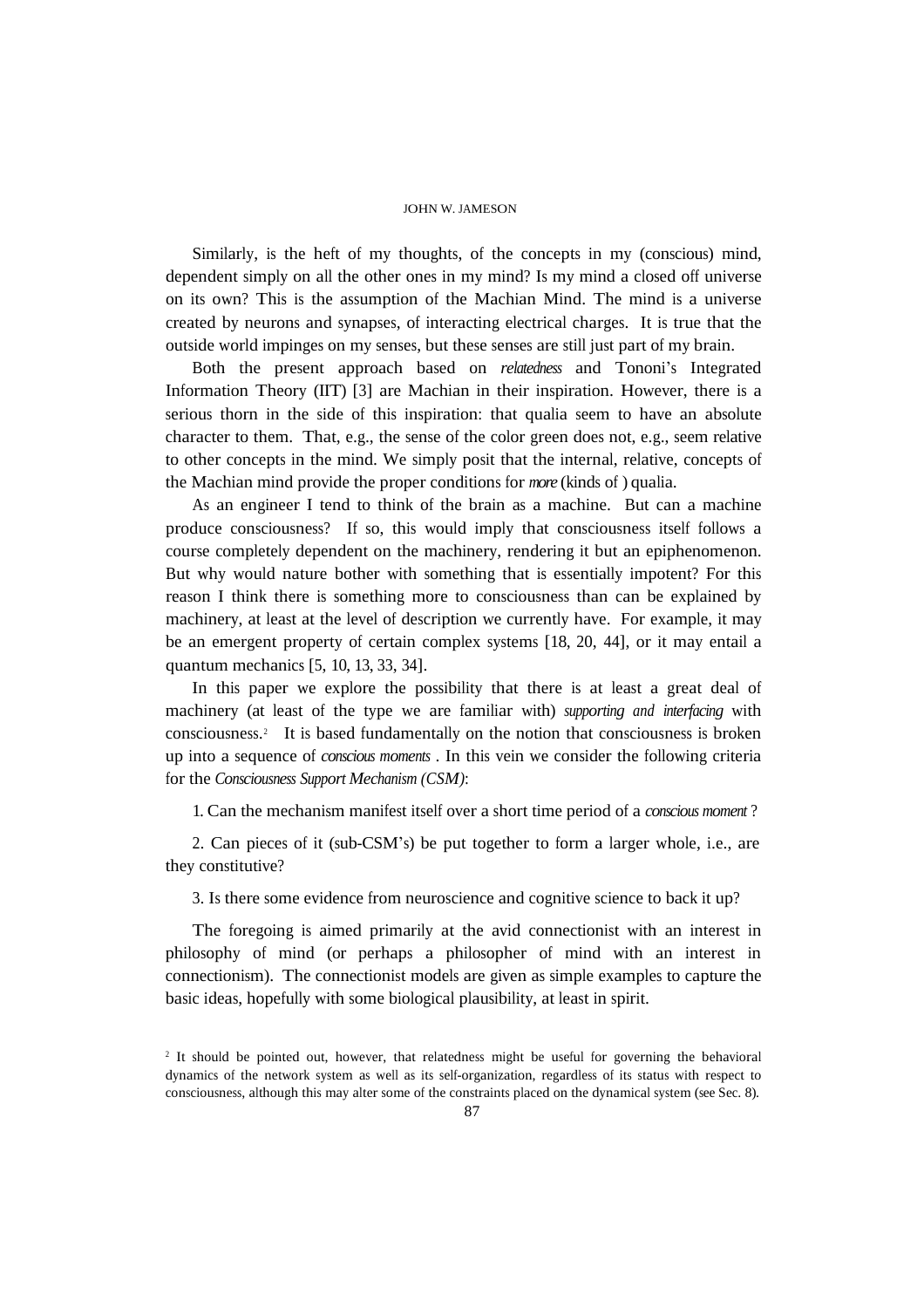# 2 INTEGRATED INFORMATION THEORY

Giulio Tononi developed the Integrated Information Theory (IIT) about a decade ago as a measure of the *degree of consciousness* for an information processing system, with details worked out for a neural network model [4]. His theory posits that the degree of consciousness for any set of elements in the network (called a complex) is proportional to the amount of (Shannon) information the complex generates as a whole relative to the amount it would generate if it were not as fully connected in some sense (the latter is called the "minimal information partition"). He calls this relative information *Integrated Information* and designates it with the symbol

Φ. The complex in the system with the highest Φ he says "underlies the dominant experience."

Christof Koch [19], a long time champion of Tononi's theory, pointed out that IIT implies that any (causal) information flow *is*, or *entails* , consciousness, which amounts to a version of panpsychism. Searle recently criticized this approach [31, 38] because panpsychism doesn't seem to account for the boundaries for the kinds of consciousnesses we know about: I am here and you are there and our consciousnesses don't overlap. According to IIT, however, the consciousness I am familiar with (as opposed to e.g., my subconscious) corresponds to an endless series of main complexes, which greatly mitigates the possibility of multiple sloppy, overlapping, consciousnesses. Nevertheless, I don't believe IIT accounts for consciousness more for another reason: it implies that consciousness is an epiphenomenon, and thus has no independent ontological status. That neither hurts nor helps from an evolutionary standpoint, but I find it very hard to believe that such a miracle could arise from an indifferent process.

Having said that I think Φ may have a lot to do with the *potential* for consciousness. In this case we can see that if integrated information flow is not consciousness itself, then it is possibly the *content* of consciousness. In IIT on the other hand, integrated information is simultaneously the subject and the object, suggesting in effect "I am what I sense and nothing else," with no accounting for a will or agency.

If information itself isn't consciousness as IIT implies, can IIT account for the CSM, i.e., the cognitive mechanism most directly underlying consciousness? There are two issues with this: 1) how would the system know what the "natural" minimum information partition (MIP) is, and 2) how would the system effectively cut the connections corresponding to the MIP in order for the generated information for the partition to be compared to the unpartitioned "actual" network?<sup>3</sup>. It seems very challenging for this to be accomplished biologically, much less in a conscious moment.

<sup>&</sup>lt;sup>3</sup> Tononi actually uses injected noise as a substitute for a severed connection.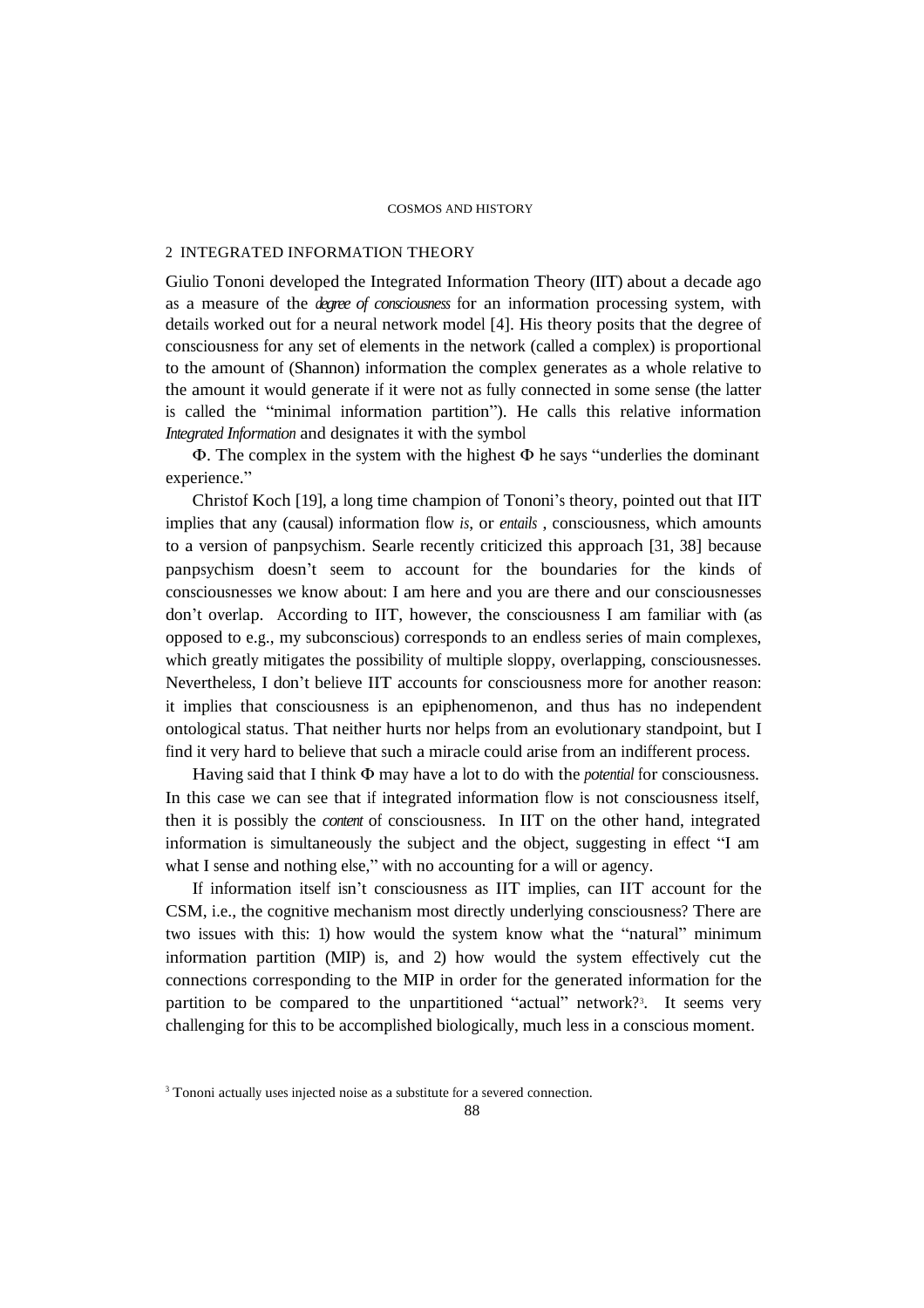In any case, because IIT doesn't seem useful as a potential CSM, and because it relies on causal information flow, why not consider an opposing kind of dynamics? *In this paper we explore acausal dynamics for the CSM*.

# 3 CAUSAL VERSUS QUASI-ACAUSAL NETWORK DYNAMICS

We can break down interactions in the neural network of the brain into two broad categories: *causal* and *quasi-acausal* interactions. *Causal* here is defined in the usual sense: something happens here which then creates an effect there and so forth, in which the happenings are typically neuronal activations. A *quasi-acausal* interaction on the other hand refers to an interaction whose outcome, or average result over some period of time, is (almost) independent of the sequential order of its constituent interactions. <sup>4</sup> Acausal dynamics express *structure*.

As an example we consider a neural network consisting of a set of binary nodes connected to each other *bidirectionally*, as shown on the left side of Fig. 1. Such a network is called a *Boltzmann Machine* if the activation of each node is *stochastic* (probabilistic). When the system settles down to its equilibrium dynamics, which may take a long time, the probability of going from one (total system) state to another is the same as going in the opposite direction.<sup>5</sup> Because of the long time spans required for this (directional) acausality to manifest itself (even assuming the system has reached equilibrium), however, this is an implausible CSM according to the first CSM criterion.



Figure 1*: A Hopfield network with bi-directional connections (left) and the Necker Cube (right) it represents. FUL = front-upper-left, BLL=back-lower-left, etc. Only a few nodes of the network are shown. The connections with arrows are excitory and the ones with dots are inhibitory.*

<sup>4</sup> This is not to be confused with the definition acausal systems used signal processing, e.g., where future signal values are used to calculate a the output of a filter.

<sup>&</sup>lt;sup>5</sup> This property of graphical models like the Boltzmann Machine is called "detailed balance."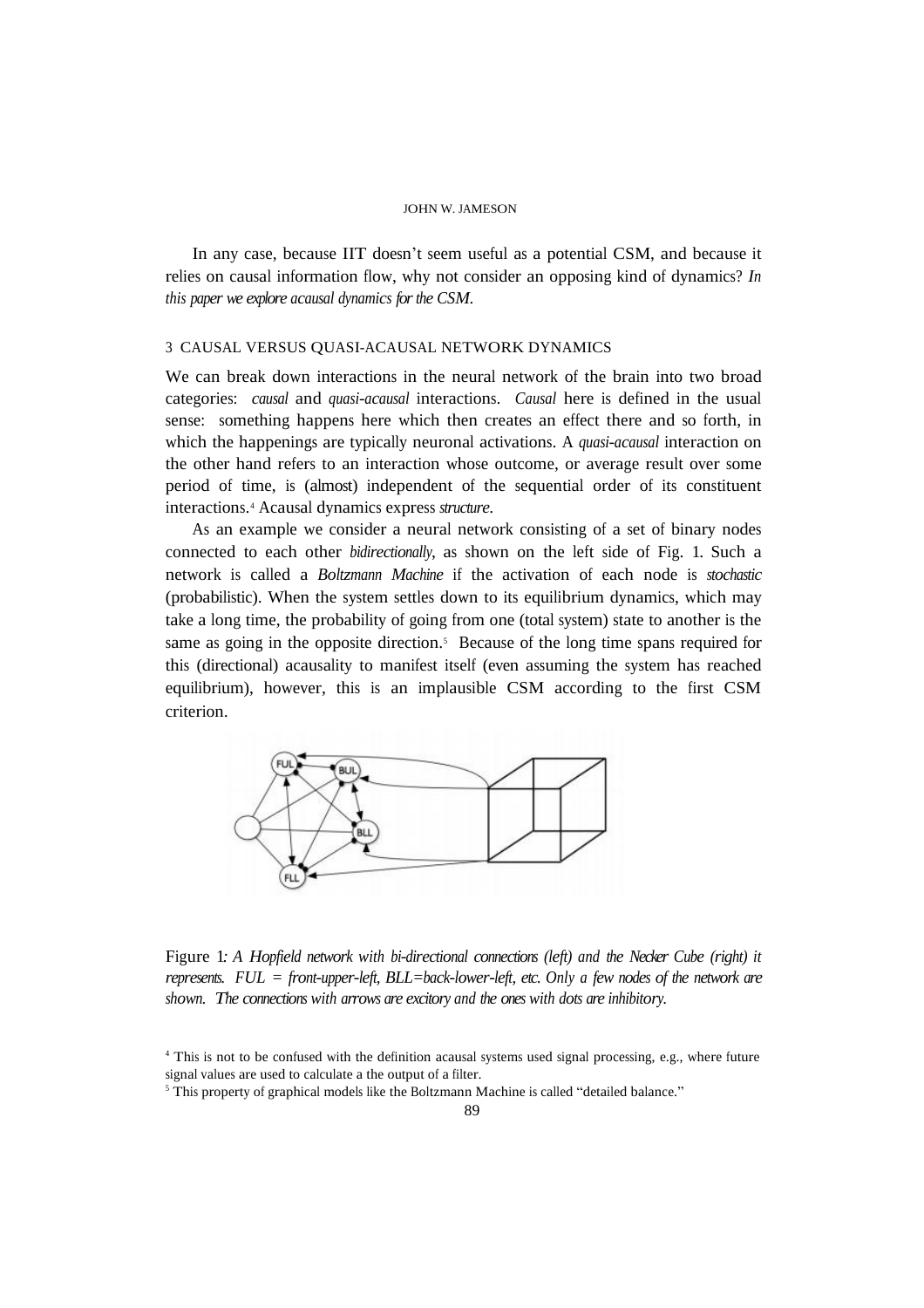## 4 THE HOPFIELD NETWORK

If instead the activation of each node in the network in Fig. 1 is *deterministic* instead of stochastic, the network will fairly rapidly settle to a *stable fixed point* , i.e., to fixed activation configuration. The network in Fig. 1 in this instance is a Hopfield Network [16]. Near the fixed point the dynamics are essentially acausal (i.e., quasi-acausal).

The idea behind the fixed point is easy to see mathematically (and these will be the only equations in this paper). Let *x* represent the state (vector) of the network, where each element of the vector corresponds to a node state (e.g., 1 or 0). If  $x<sub>t</sub>$  if the state of the network at time  $t$ , then we can express the state of the network at time  $t + 1$  as:

$$
x_{t+1}=R(x_t) \quad (1)
$$

where  $R(\cdot)$  is a vector function which we call the *relation function*. A fixed point  $x^*$  is reached when:

$$
x^* = x_{t+1} = R(x_t) \qquad (2)
$$

If the fixed point is *stable*, or *attractive*, then small perturbations about *x* <sup>∗</sup> still lead the state to  $x^*$ . We can consider the state  $x$  to be discrete of approximately continuous, as expressed for example through the current firing rate [17].

A Hopfield network can act as an autoassociative memory network. A set of patterns are "imprinted" onto the network through Hebbian learning, and by activating a portion of the same pattern later, the full original pattern will emerge after a short number of cycles.

Hopfield networks can also solve *constraint satisfaction* problems. A classic example is the Necker Cube, shown in Fig. 1, for which there are two ways of perceiving the three-dimensional structure from the image. Each way corresponds to a fixed point of the Hopfield net [27].

However, there are major problems with the standard Hopfield network. As an associative memory it does not have a very large capacity. If too many patterns are added it is easy for spurious patterns to be recalled. As a constraint satisfaction problem, in addition to the chance of settling on a poor (locally optimal) solution, there needs to be a mechanism for labeling the network in the first place. For example, in Fig. 1 the nodes need to be ascribed to the proper abstract entities, and the abstract entities themselves need to be established by the system somehow (see Sec. 6; also [40]). Nevertheless, I think it is likely these issues can be surmounted by more sophisticated network systems (including Hopfield-like networks working with other kinds of networks).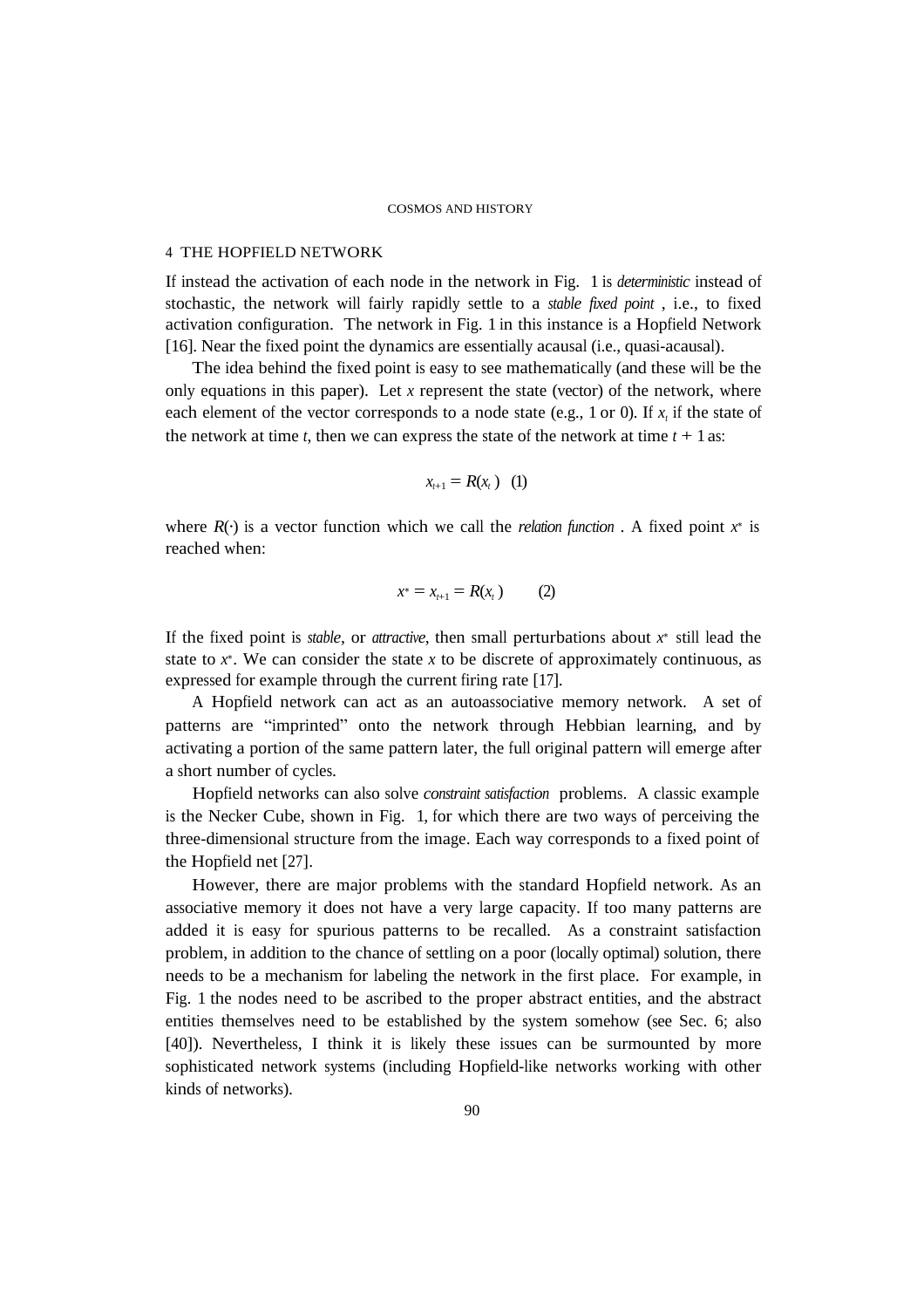Note that a Hopfield network with stochastic units is essentially a Boltzmann Machine. Conversely, a Boltzmann Machine becomes a Hopfield network when the "temperature" of the former is reduced to zero. Boltzmann machines can learn powerful hidden, or latent, representations which could, e.g., provide the abstract kind of labels needed for the deterministic constraint satisfaction presently postulated as a requirement for a consciousness support mechanism [28]. Because of this natural connection between Boltzmann and Hopfield networks it is natural to link the two in a cognitive/conscious process. However, there are still serious issues with Boltzmann machines. E.g., it usually takes thousands of samples before truly representative samples from the full distribution are obtained (one sample is typically very close to the next sample). This is covered more in Sec. 6.

In any case, I refer to the deterministic dynamics corresponding to conscious moments as arising from *Hopfield-like* networks in this paper. Again, these same networks could operate largely stochastically as a preparation for their deterministic stage for the conscious moment, while also working alongside other networks systems to also set the stage for these moments.

That fixed point dynamics correspond to "perceptual states" is hardly a new idea. The Necker Cube demonstration in fact was motivated by this very fact (and this was done in the 1980's). Recent work by Braun and Mattias [6] parallel some of the larger points presented in this paper. Cao et al. [7] address suggest that global perceptual states correspond to *absorbing states* that are essentially fixed points for a system that are reached through a stochastic (Ehrenfest) process. In Sec. 8.6 we suggest a more deterministic mechanism for this process, mainly because stochastic models take far too many cycles to generate a representative mixture of samples, at least for the models we are familiar with.

In any case, if conscious moments correspond *only* to fixed points, this puts serious constraints on the nature of the fixed points, as we shall discuss. So even if we don't know the underlying nature of consciousness, investigations like the present one might offer insights into the kinds of machinery we should be seeking for supporting the mind.

# 5 TO KNOW A THING

When my perception, or perspective, of the Necker Cube changes it is disorienting. But when I lock onto to one of the two perspectives its hard to break away from it. My brain seems to have a serious "cling to thing" syndrome. Furthermore, it seems that this is the same phenomenon I experience when I suddenly "know" something in general (even though it is often wrong).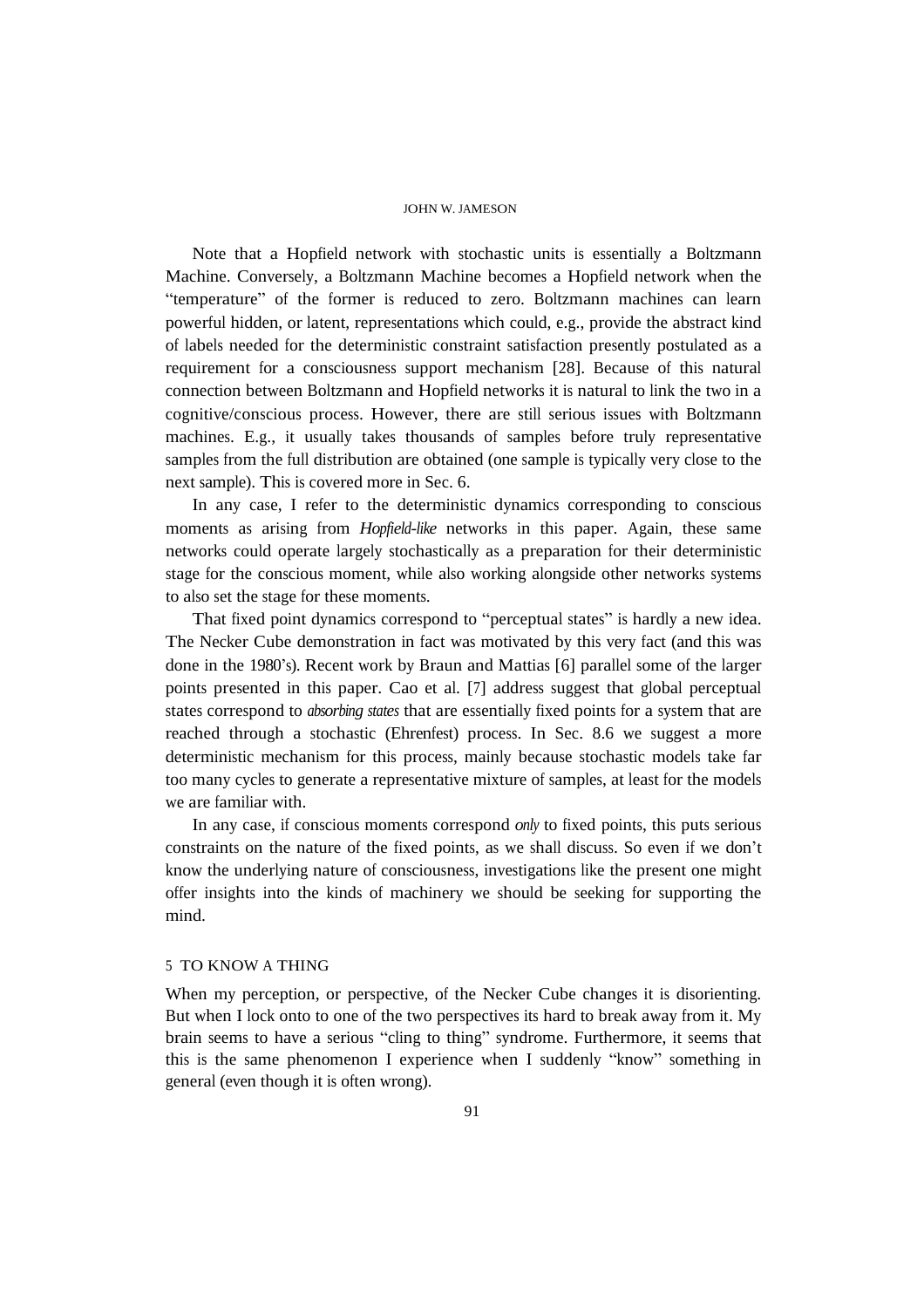It is presently posited that what we think of as knowing something is the sensing of a stable fixed *point. Knowing is the surety of the stable fixed point.*

What do I mean by sensing a fixed point? That numerous perturbations of the system about the fixed point, whether stochastic or deterministic, serve to elicit the information or meaning of the fixed point state by contrasting it with (local) alternative states. To quote Dretske [8]:

". . . for me to see that the soup is boiling—to know, by seeing, that it is boiling is for the soup to be boiling, for me to see the soup, for the conditions under which I see the soup to be such that it would not look the way it were not boiling, and for me to believe that the soup is boiling on that basis."

Furthermore, this contrasting of alternative states needs to be done in the present conscious moment. This is the blessing of the attractive fixed point. Such contrasting can be done rapidly and reliably because the deviations are small and the dynamics usually bring it back toward the fixed point. <sup>6</sup> As to the "meaning" elicited by the wiggling around the fixed point: for the Machian mind in any case, meaning can only exist with respect to the rest of the network, through its interaction with it.<sup>7</sup> This is discussed in more detail in Section 77.

This relates to the criticism mentioned earlier regarding IIT: that while (Shannon) information accounts for alternative possible states, there isn't a biologically plausible way to compute them, much less compute them in a conscious moment. IIT gets around this by claiming that consciousness simply is information, and thus doesn't need to be computed.

# 6 ABSTRACT ENTITIES, BINDING, AND ASSOCIATE MEMORIES

Knowing a thing implies there is a thing to be known, and without things you can't have relations between things, i.e., you can't have *relatedness* (see Sec. 7). However, to the degree that Hopfield-like nets cannot construct (latent) abstractions we need another system for the learning of (hidden) abstractions. Once abstractions begin emerging (or nucleating) the relational Hopfield-like system can help refine their definition and "focus" them on their antecedents.

<sup>6</sup> This is effectively sampling the derivatives of the energy function.

<sup>7</sup> Note also that I have not mentioned meaning as it related to the *value* of states from a reinforcement learning perspective (the value of a state is the essentially expected future reward for that state) . But if it is possible to ascribe a value to every possible states, then the sensing of alternative states as suggested here would also mean sensing the corresponding alternative (reward) values.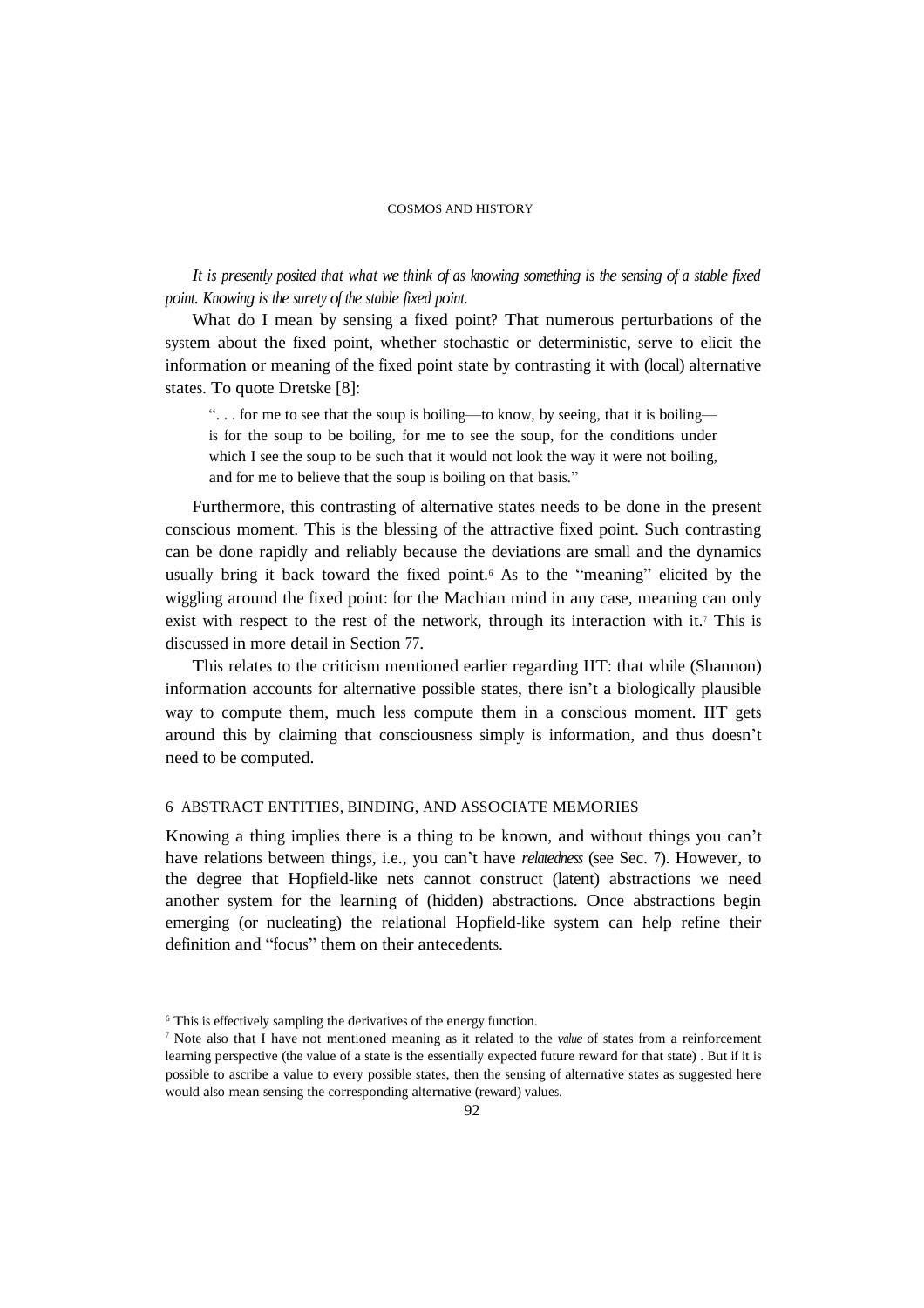Consider the Necker Cube again. The diagram in Fig. 1 presupposes basic concepts of space such as front, up, and left, as well as low level features for lines and corners, and relations between them. These concepts need to be discovered and represented in a distributed yet segregated manner before the system starts relating them. Even more, we need mechanisms for labeling the lower level embodiments of entities like edges to their corresponding high level concept representations, i.e., we need to *bind* the higher level abstraction with their lower level antecedents. To do this we need a lot of other machinery.

### *6.1 Abstractions*

The field of machine learning and neural networks has been largely dedicated to developing methods for discovering latent or hidden representations of data. But in typical models it's hard to pin down what the "things" *are* in the hidden representations because they are mixed up together in a distributed fashion on the same set of nodes (or neurons). 8

One recent example of progress in this area is that by Le Roux et al. [26], whose system of Boltzmann machines can delineate things (classes) in the data. In particular, their system effectively *binds* abstractions to their antecedents in images according to their textural characteristics. A somewhat more elaborate version of this system might be able bind the pixels belonging to a car in the image to the model for the car in the network system (effectively segmenting the car in the image).

Another example is the HDP-RBM system of Tenenbaum and Salaktudinov [29], where Boltzmann machines are combined with a hierarchical Bayesian model with Dirichlet priors that can discover classes and superclasses, i.e., abstract things, in the data.

## *6.2 Binding*

We expect that the types of relations admissible for Eq. 1 are of the binding type. A good current review for the binding problem is presented by Feldman [9]. For example, *feature binding* entails binding elements of an object, such as geometric and color properties of parts of an object to the object representation itself [39]. The approach of Le Roux et al. [26] (mentioned in the previous section) falls under this category although would probably not qualify as working as part of the CSM since they use stochastic networks.

<sup>8</sup> This is the partly the motivation of sparse, over-complete representations. [22], i.e., to unmix the hidden representation as much as possible while offering some modicum of coarse coding.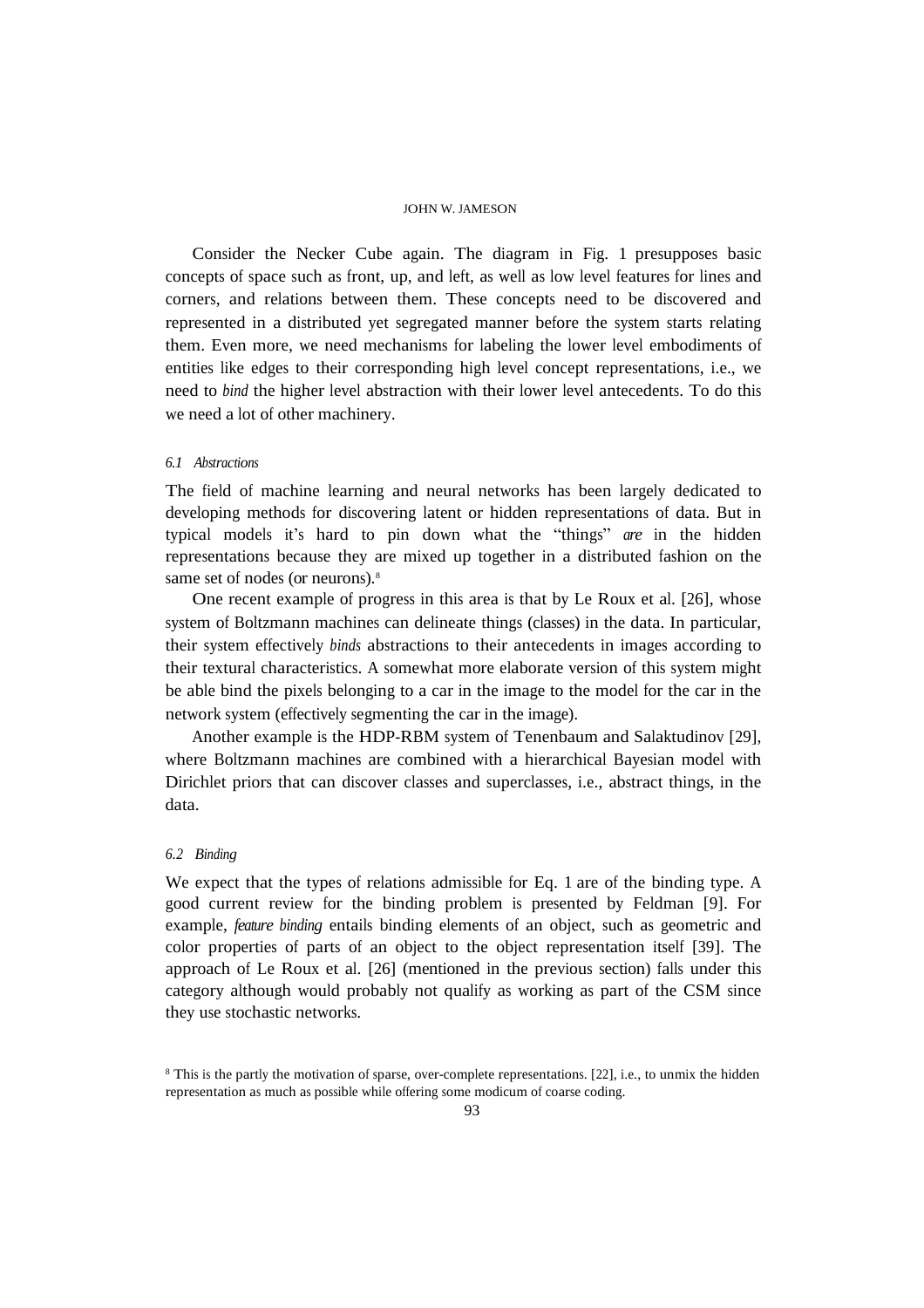For more sophisticated brains there is also the variable/role filler kind of binding [32, 41, 43]. If we desire network connections (i.e., portions of *R* in Eq. 1) to represent more general relations, e.g., "is the uncle of," the number of possible relations between possible combinations of objects grows astronomically, too large even for machine as complex as the brain. <sup>9</sup> Thus, if such relations as "is the uncle of " are to be included it appears they must be in the form of neural activities<sup>10</sup> rather than connections between neurons, with the roles and fillers carried out by the binding relations (connections).

### *6.3 Associative memories, living memories, loops within loops.*

As mentioned previously, a Hopfield net can serve as an associative memory. Each stored pattern corresponds to an attractive fixed point. Implementing the "constraints" in this case is trivial: the weights between the nodes of the network are updated via Hebbian learning for each stored pattern. The *recollection* of a store pattern entails the convergence to an attractive fixed point. In this sense, ascribing a conscious moment to a fixed point, to the degree that it corresponds to memorization and not a binding constraint (although one could look at a memory in this case as a pattern bound to itself ), implies that a conscious moment corresponds to a kind of "living memory."

I think this is a compelling argument for the present hypothesis that conscious moments correspond to fixed points: *since all the memories that we are familiar with stem from conscious moments. What better way to ensure that the conscious moment is memorized effectively than to have itself correspond to a kind of (living) memory?*

Note that consciousness seems to entail a kind of short term memory trace, a kind of gestalt across a short time window. Interestingly, this might imply a kind of recursion though, a trace of a trace (of a trace of a trace...) if you will. It puts a new spin on Hofstadter's idea that "I am strange loop" [15].<sup>11</sup>

# 7 RELATEDNESS AND THE MACHIAN MIND

Instead of Integrated Information (Φ) as a measure of the degree of consciousness, we propose a measure called *Relatedness* (ℛ). The "dominant experience" in terms of relatedness is expected to correspond to a large complex (similar in spirit to that proposed by IIT), which in turn is expected to consist of myriad subcomplexes. As

<sup>9</sup> An example of this approach is linear relational embedding [23], where relations and objects are embedded in vector/matrix spaces. This approach has a connectionist flavor to it in that objects and relations are represented in distributed fashion and learned from data.

<sup>&</sup>lt;sup>10</sup> Probably via coarse coding rather than lone grandmother cells.

<sup>&</sup>lt;sup>11</sup> The loop in Hofstadter's book refers to the model of the self, which contains a model of the self, which contains a model of the self, etc.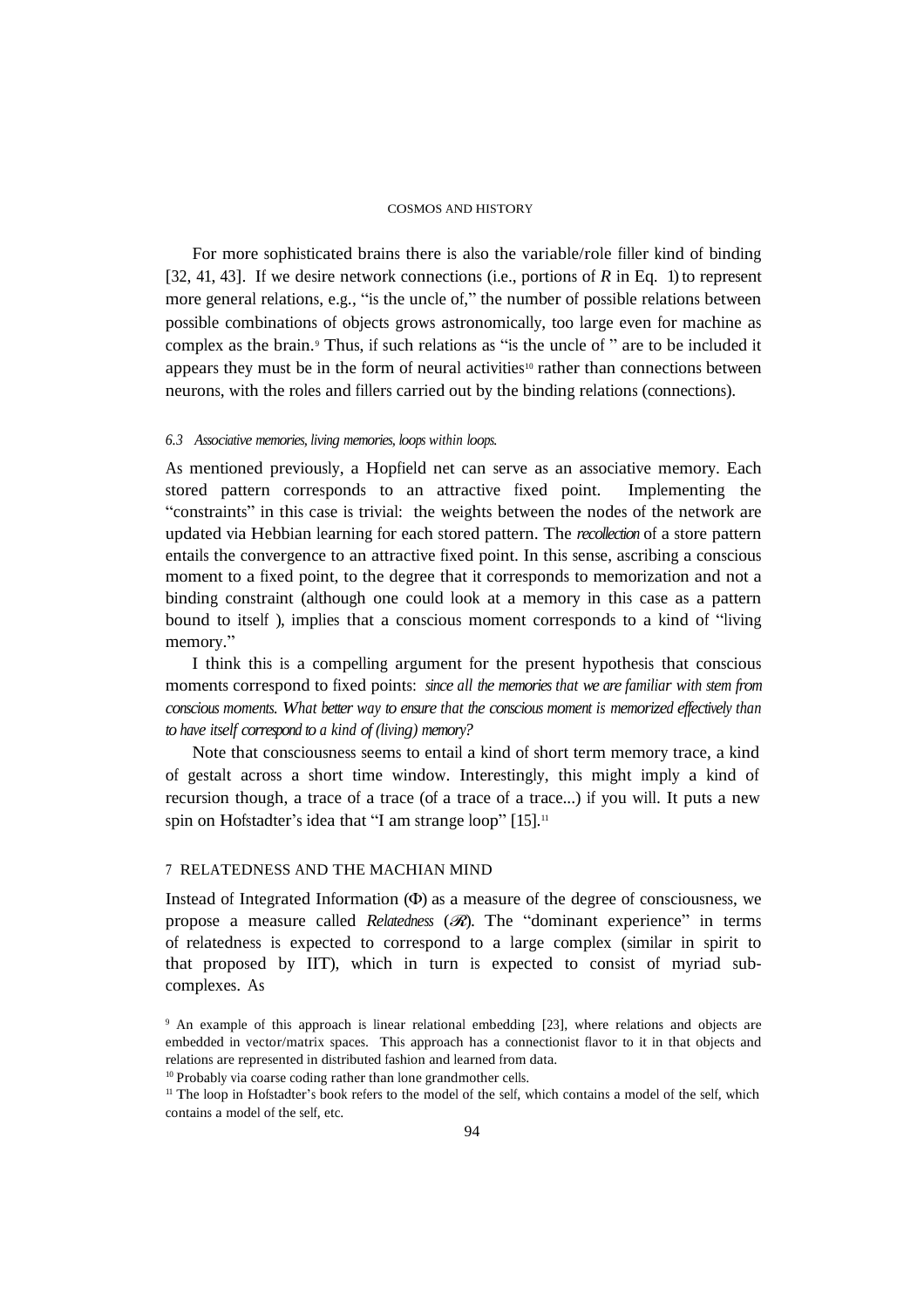discussed earlier, both  $\Phi$  and  $\mathcal R$  implicitly suggest that the existence of mind is a result of mutual interactions of all the elements within the brain, which is very much the flavor of Mach's Principle.

#### *7.1 Defining Relatedness*

How can we define  $\mathcal R$  mathematically? At this early stage we have not committed to a definition, nor in fact may this actually be necessary. Nevertheless I present, qualitatively, one approach based closely on the analogy with the Mach's Principle: suppose that object/abstraction representation can be accorded some amount of "mass," and that higher level abstractions have more mass than lower ones because they are bound to more other concepts than lower level ones (on average). We also expect that the more mass a concept has, the less rapidly its status changes (on average). Indeed, this is the inspiration behind *Slow Feature Analysis*, a form of unsupervised learning for temporally sparse, abstract representations [11, 45].

Imagine we have a set of representations that are bound via a fixed point, as shown in Fig. 2, where lower levels representations are at the bottom. Also suppose that for each fixed point, or conscious moment, all the bound representations are accorded a fixed increment in mass (thus we must suppose that the masses of all representations slowly decay in the absence of stimulation). Note that since the binding connections are bidirectional there is no sense of hierarchy, i.e., all the representations (R's) bound by straight lines in the figure achieve the same boost in mass for the bound state shown. However, *overtime* higher level concepts will be bound to a more lower

# Figure 2: *Bound representations.*

level ones than vice versa. This is accounted for by increasing the *intrinsic mass* of the representation (thus making it slower). 12

 $12$  One way of making a representation slower would be to simply have a longer time constant for integrating its input, although there are probably better ways.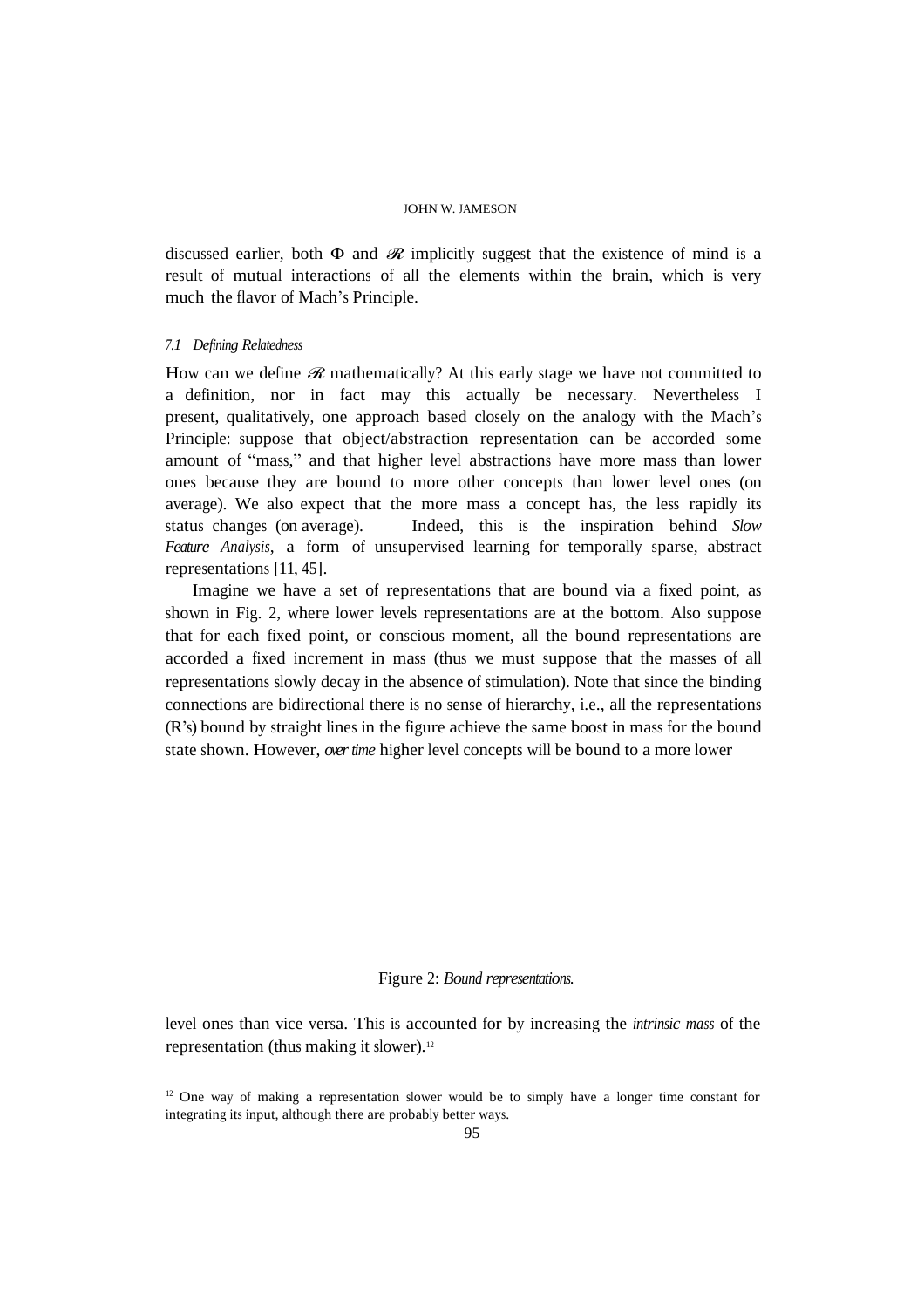This is indeed very Machian: the intrinsic mass of an object (representation) is achieved to the degree it interacts with everything else. As in slow feature analysis, the system is forced from the trivial solution of infinite mass everywhere by forcing subsytems to respond to the local input (e.g., sensory input at the lowest level). Also keep in mind that the Hopfield-like networks are expected to be used in conjunction with other kinds of networks for generating many of the representations accessed by the former (see Sec. 6.1).

This is a very preliminary idea for expressing relatedness mathematically. Ideally, whatever the measure, it could be used to guide the cognitive/mental dynamics as well as the self-organization (learning) of the network system.<sup>13</sup>

### *7.2 Qualia and relatedness*

Contrary to the Machian viewpoint, qualia have an absolute character to them: the quality of red does not seem relative to other concepts in my mind. On the other hand, the fact that I am seeing this particular red thing now, and only I am seeing it, is more in line with the Machian paradigm. Let it suffice for now that it seems that both the relative character of meaning ascribed to (most) internal representations on one hand, and the absolute character of qualia on the other, matter in subjective experience. Related abstractions can simply add more qualia to mix. For example, when I have a thought, I "feel" the thought.<sup>14</sup>

In any case, representations closely tied to sensory information should have a special status in terms of how they influence the measure of relatedness, given that they are otherwise at the lowest levels (e.g, in slow feature analysis the network is simply forced to respond to the input). If we think of the concept of the self as being at a very high level, while holding that qualia are quintessentially subjective, then it is rather paradoxical that the low level sensory driven qualia seem to be, at least structurally, very distal from the model of the self.

# *7.3 Relatedness and Integrated Information*

Interestingly, Tononi found that Φ is *lowest* for attracting fixed points in Hopfield network dynamics, and low but not quite as low for nearby states [3]. This is not surprising since  $\Phi$  is based on causal information flow and the present relatedness measure is based on a situation that is (almost) acausal. Quoting Tononi from this paper: "the elements are working against each other locally (at the level of couples),

<sup>&</sup>lt;sup>13</sup> As far as I know, Tononi has been mute on the possible use of  $\Phi$  for self-organization.

<sup>14</sup> Some philosophers call such sensations as these "cooked feels" (and not really qualia) as opposed to "raw feels," which are associated more directly with our senses. In this paper I call both types qualia.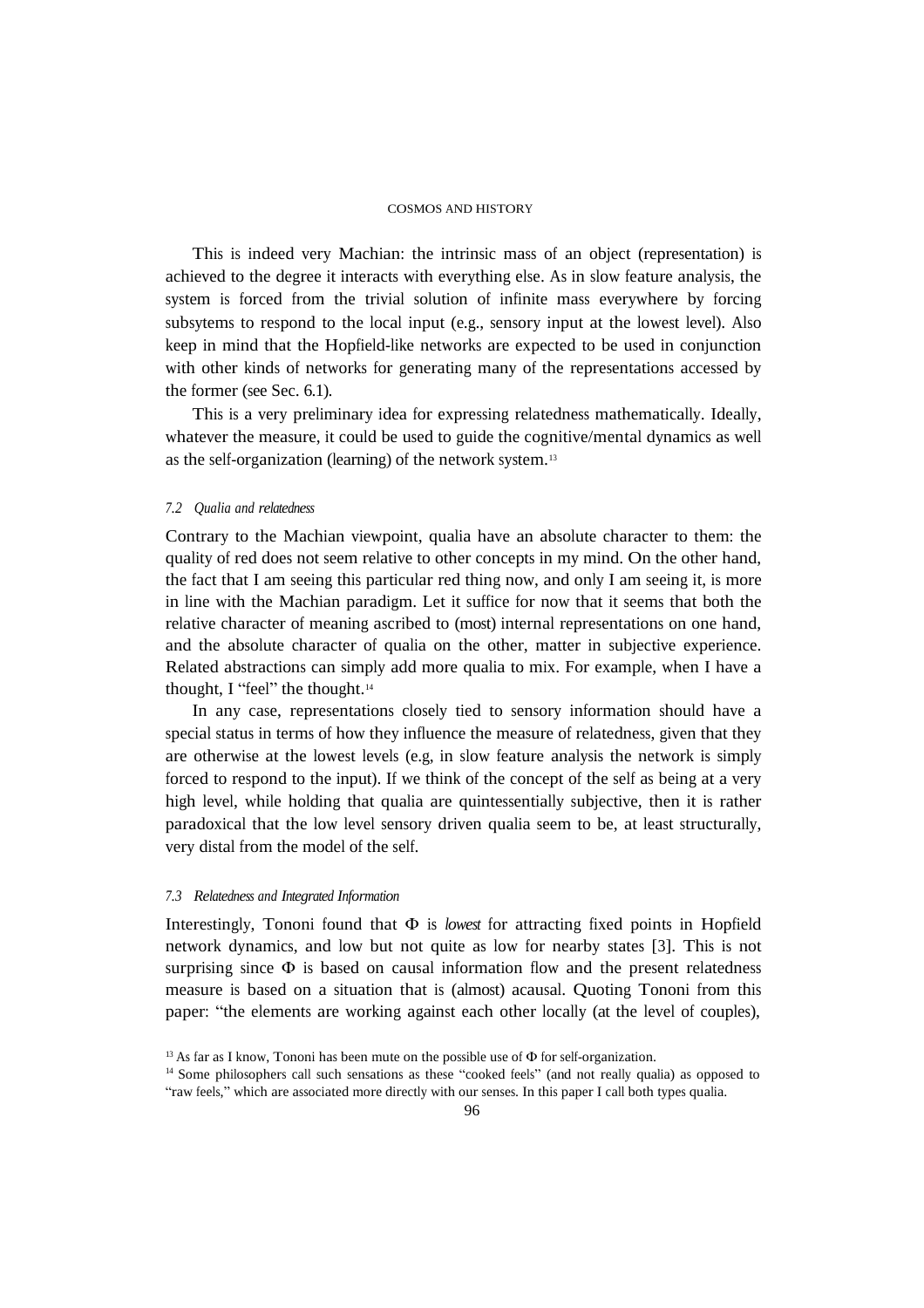and so the system does not cohere as a single global entity." This is certainly true for his definition of integrated definition, but for the present measure of relatedness these locations are the only ones that mean anything. This situation is settled if we accept that we are 1) either talking about two network systems, or 2) possibly the same system but at different times (operating in different modes).

# *7.4 The constitutive property*

It appears that consciousness has a constitutive nature (item 2 in CSM criteria list): I could, say, add another arm to my body, and if I were to connect the nerves up just right and so forth it would become part of my consciousness. In the present version of relatedness this means *tying the fixed points together, melding them into a single attracting fixed point in a higher-dimensional space.*

# 8 BUT CONSTRAINT SATISFACTION IS HARD

In general, solving a constraint satisfaction problem on a finite domain is an NPcomplete problem (can't be done basically). However, neural networks like the Hopfield network can find *locally* optimal (possibly very poor) solutions (attracting fixed points) fairly rapidly (see Sec. 4).

Incidentally, the fixed points don't need to be completely re-computed for consecutive conscious moments. One fixed point is usually very close to the previous one and thus relatively very little computation is needed. It's only when the picture (or the perspective as in the case of the Necker Cube) drastically changes that they need to be recomputed, although probably not from the ground up (or should we say from the top down) though since the new picture will likely reappear in the same higher order context in the dominant fixed point.

Constraint satisfaction on a massive scale is an extremely challenging problem to say the least. It may in fact need consciousness to make it work. Nevertheless, there are a number of constraints (on the binding relations) that should be able to greatly expedite this process (this list is sure to grow; also see Sec. 6):

- 1. During waking periods, the system must sustain a steady stream of attracting fixed points (default mode).
- 2. In general, enforce of only those constraints that can be enforced (ignoring the rest).
- 3. The fact that similar things relate (bind) similarly to other things.
- 4. The fact that the components of similar things typically have a one-to-one mapping (binding) to each other.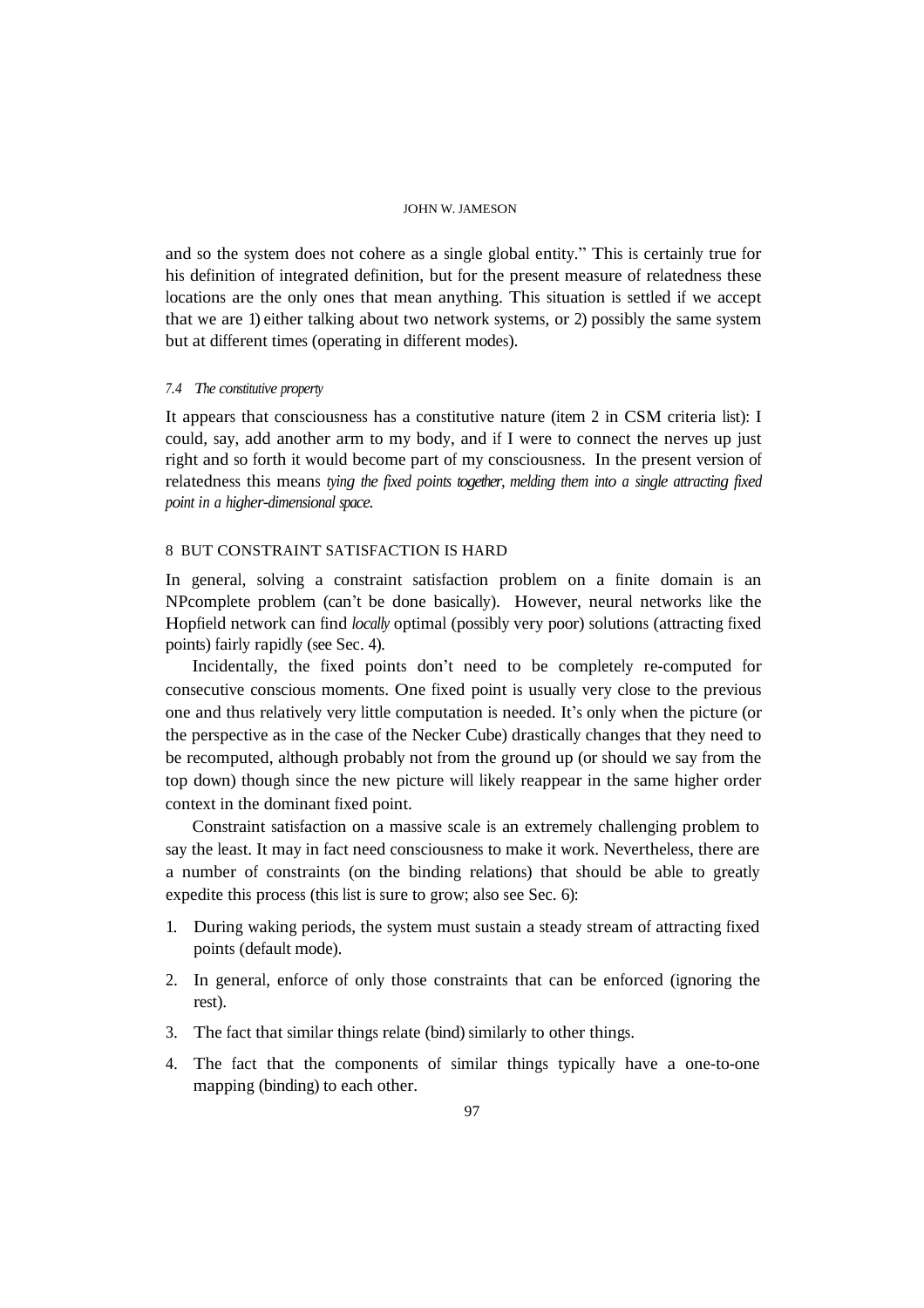- 5. Enforce local, intra-module constraints much more stronger initially, then slowly strengthen the coupling between the modules (inter-module constraints).
- 6. The construction of knowledge (of the fixed point kind) from scratch, starting with knowledge of one's own body e.g.
- 7. Tune the system in order to facilitate *amplitude death* (see Sec. 8.6).
- 8. Others items from Gestalt Psychology [42], such as laws of proximity, closure, symmetry, common fate, continuity, and good gestalt, might apply but some of these are less obvious in terms of binding constraints.

### *8.1 Maintain at least a minimal flow of fixed points (default mode)*

*This is the prime directive* . Continuity of consciousness from moment to moment is obviously very strongly enforced in real minds. <sup>15</sup> Thus the system is effectively forced to only relate things that it can (i.e., establish corresponding attracting fixed points), at least for things that will correspond to conscious awareness.

This could relate to the default mode network [25], which holds sway when you're not actively doing a task: what happens when you close your eyes and clear your mind. What "structure" is the dominant fixed point generating? Probably mostly core things such as your body in space and the sense of self.

### *8.2 Enforce only constraints that can be enforced*

This is strongly related to the previous item, but applies much more broadly, not to just the (default) continuity requirement. <sup>16</sup> It supports the mind's tendency to "cling to things." As I mentioned before, an ideal situation is when all the neurons involved in the attracting fixed point will be strongly on or off. For those that are in the middle, not quite sure which way to go, these neurons might need to effectively switch themselves off so as not to participate in the constraint satisfaction process.

# *8.3 Similar things relate similarly to otherthings, etc.*

If we assume the network consists of arrays of similar modules, e.g., cortical columns in V1, an effective constraint on the (bi-directional) connections (relations) between the

<sup>&</sup>lt;sup>15</sup> I use "continuity" a little loosely here. It is entirely possible that it is more like a movie film in the sense of having a sequence of moments. But clearly here the prime directive still applies.

<sup>&</sup>lt;sup>16</sup> This is similar to a feature of Adaptive Resonance Theory that encourages the network to only learn to predict what it can and to ignore the rest (17).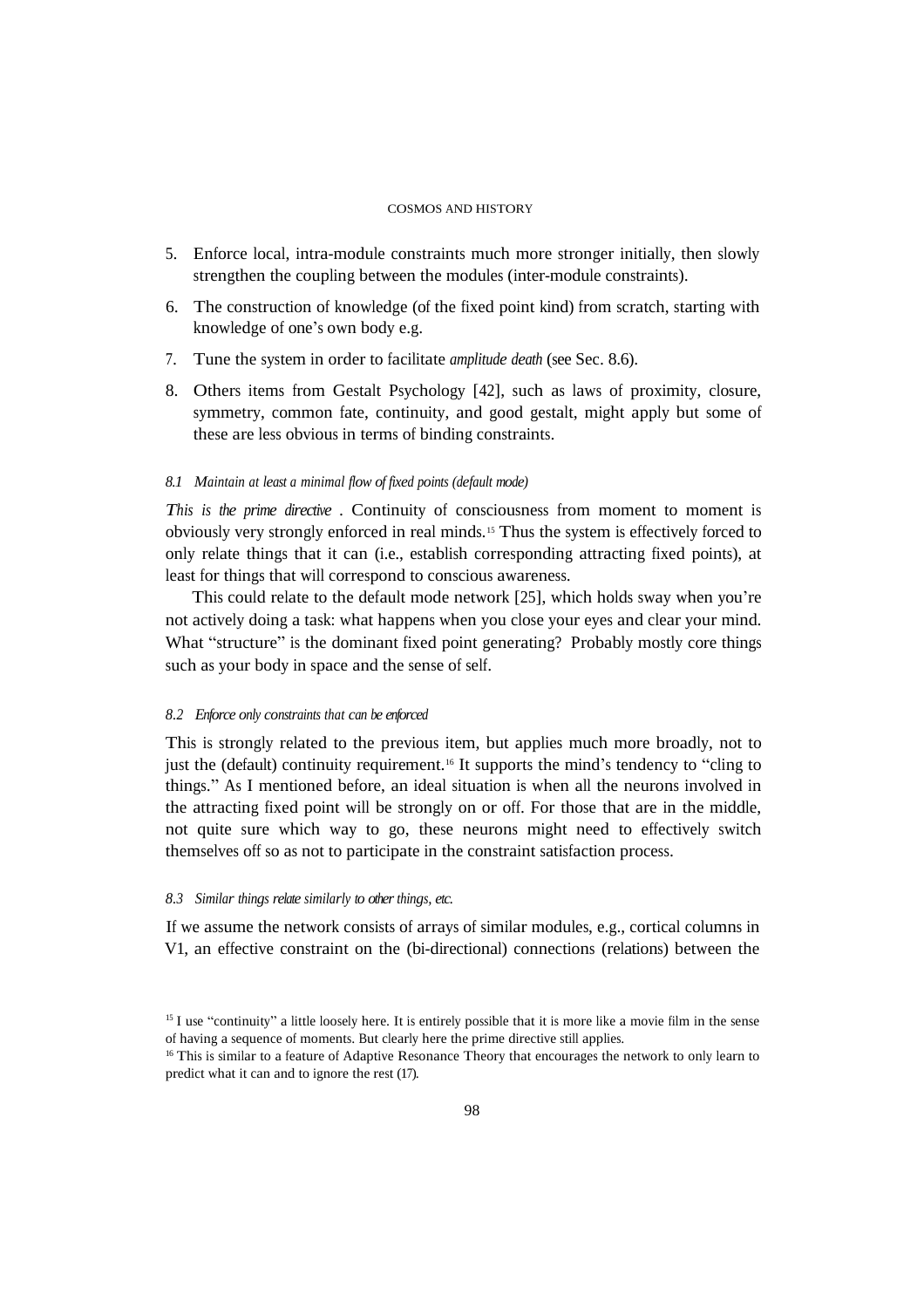columns would be that they be similar (in architecture, synaptic efficacy etc.). This can be achieved partially via mechanisms for topographical mapping.

Interestingly, Tononi discovered that coupled information processing networks generate *large* Φ (integrated information) when those modules are similar to each other [37] (p. 221). Perhaps a more prosaic way to express this is "a thing interacts most effectively with things similar to it." An engineer might call this *impedance matching* . In any case, an example of a connection between  $\Phi$  and  $\mathcal{R}$  might be thus stated as: all else being equal, two things that (causally) interact strongly are likely to (acausally) relate similarly to other things.

# *8.4 The identity relation*

This is how the perception of, for example, one automobile can map the (stored) perception of another automobile, e.g., by mapping the hood of one to the hood of another, the front left tire of one to the other, and so forth. These kinds of relations imply analogies and can thus form foundations for generalization (e.g., developing a category such as "automobiles").

Another example is how conscious entities relate to their immediate past versions. Such relations apply to innumerable modalities and subsystems throughout the brain. We can imagine that the drive of the overall dynamics is to maximize relatedness, the fast route is through this kind of association. Could this be why it seems like my consciousness is a kind of short memory trace in time? A gestalt across space but also across a small moving window of time (see also Sec. 6.3)?

Another example, perhaps the "anchor" for the dominant fixed point, is the model of the self. For this we have the simplest (and strongest) of all relations (constraints) possible: that between the self and the version of the self just a moment ago. I call this the *strong identity relation*. This self-identity only has meaning in the face counter-factuals (again, "sensed" by wiggling about the fixed point).

### *8.5 Building up knowledge: start with the basics*

"Knowledge" here refers to the accumulation of memories corresponding to fixed points.<sup>17</sup> How does the system start building knowledge at the beginning? First consider the sense of space and time and the poor, lonely neuron. It does not "know" where it is. Rather, spatial information is "understood" *implicitly* [5], through movement of the body and corresponding sensory experiences [36], and the

<sup>&</sup>lt;sup>17</sup> "Knowledge" to most connectionists, on the other hand, typically refers to a more passive, latent, form such as synaptic efficiencies, network architecture, and so forth.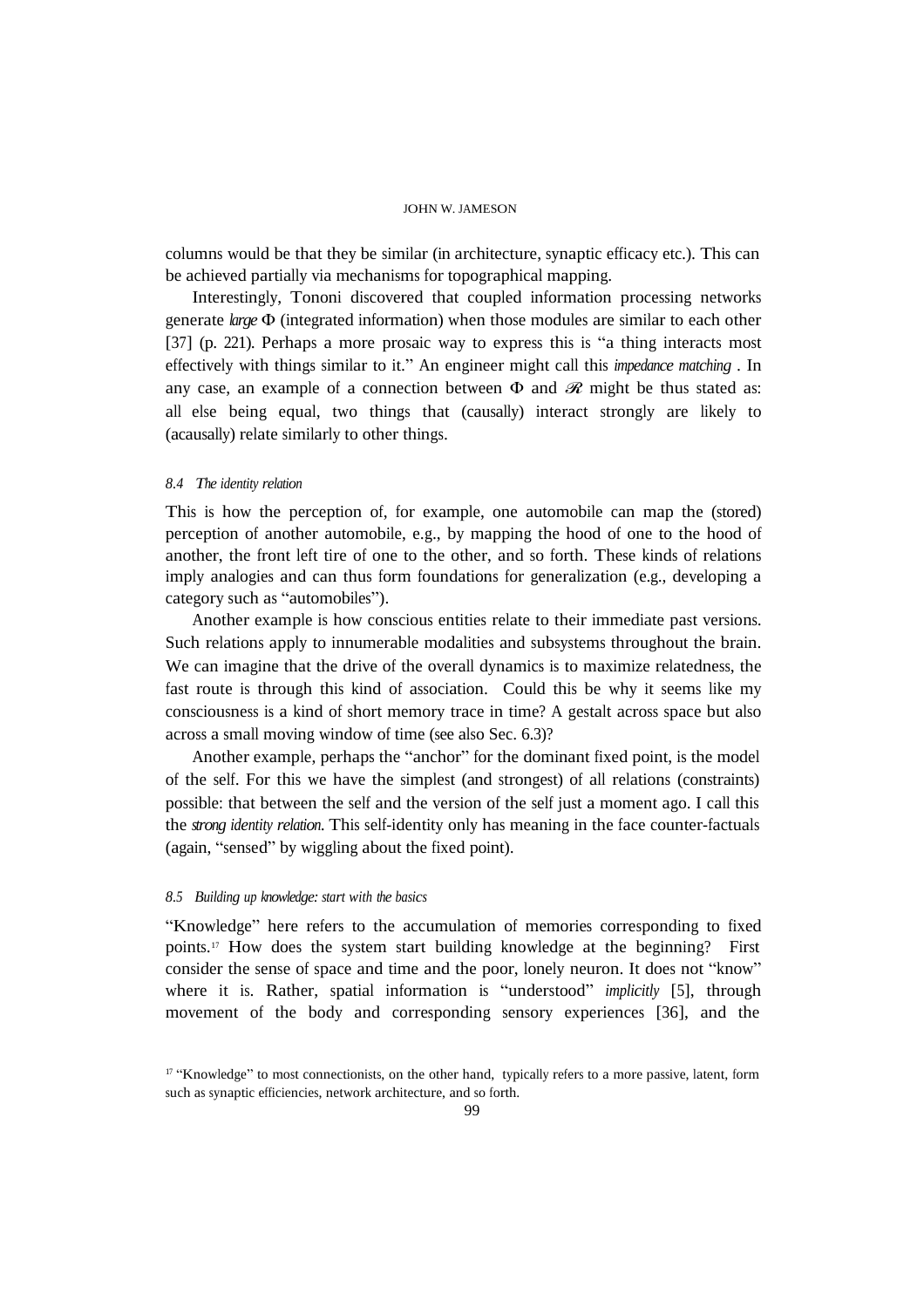construction of relationships of many neurons with other neurons (in this case in various topographical maps e.g.).

# *8.6 Amplitude death*

Amplitude death is an emergent property whereby a system of many coupled oscillators enters a *global attracting fixed point* [1, 2, 24, 30]. The dynamics are emergent in the sense that the isolated or uncoupled systems do not exhibit stationary dynamics. This also works for coupled *chaotic oscillators* (with dissipative coupling), but in this case the process first entails a conversion of chaotic oscillations to periodic or quasi-periodic oscillations [30].

This process starts with synchronous firing of the neurons before homing in on the fixed point (amplitude death). I have not investigated this thoroughly enough yet to reach a conclusion, and indeed there are some technical hurdles, but it is conceivable that amplitude death could provide an additional pressure for global constraint satisfaction (see the next section). This in fact could be a reason for fast gamma oscillations: as a stepping stone to amplitude death, in this case corresponding to a dominant fixed point.

# 9 INTERACTING WITH A STRICTLY ACAUSAL CONSCIOUSNESS

Tegmark calls the attractive fixed point a "hyper-classical" state [35]; I prefer to call it "quasi-acausal" because my current intuition is that consciousness itself is strictly acausal and that we wish Hopfield-like network dynamics to mesh with it.

If we think of it from a quantum mechanical perspective, we could also say that the cycling through states of the classical system as it approaches a fixed point is analogous to the superposition of all possible states in the quantum system, and the strict acausality corresponding to (non-local) entanglement (of ions) [13] (or phonons).

# 10 AGENCY, ATTENTION, AND THE QUALE OF THE WILL

As discussed in Sec. 2, if consciousness is not an epiphenomenon, then consciousness as an entity itself—must have some means to express actions. Such actions serve to guide conscious awareness itself (through shifting attention), <sup>18</sup> as well as to move the organism in order to thrive and survive. If actions are to be expressed by a Hopfieldlike network through the CSM, they must be part of the dominant fixed point.

To the degree that the action is generated by another parallel network system (see Sec. 6.1), or by consciousness as an independent entity, the Hopfield-like network

<sup>&</sup>lt;sup>18</sup> A good example of the former is the conscious shifting of one's perspective of the Necker Cube.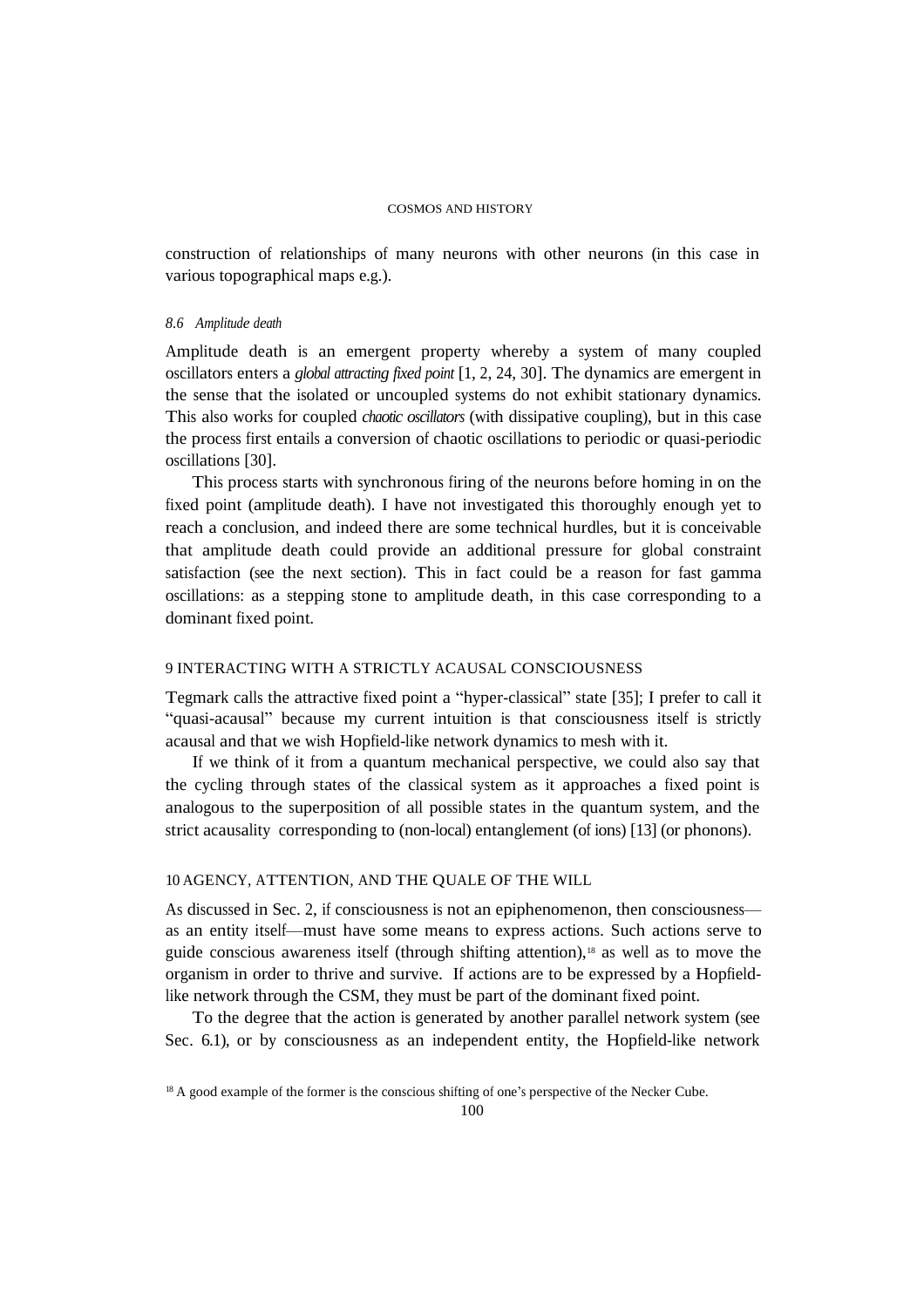might serve as merely a message transferal mechanism and not contribute any influence on the action selection itself. As such, the incorporation of the action into the fixed point might be accomplished simply by binding the nodes of the action's (very distributed) representation together associatively via fast weights.

On the other hand, to the degree that the action is computed as the result of a (binding) constraint satisfaction process leading to the dominant fixed point, the action can be seen as a kind of prediction (since that is its usual role in perception). Hawkins proposed such a correspondence between prediction and action in his theory of hierarchical temporal memory [14].

As we've mentioned a few times in this paper, the "will" seems to be part and parcel of consciousness. But if both qualia and the will are so fundamental to consciousness, then it is natural to ask: is there a quale associated with the will? When I make a decision about something I may hear my thoughts as words in my head (and I may feel the thoughts in a sense too). These are qualia.<sup>19</sup> But these words were probably generated by my zombie cognition [21]. What made that first choice that got the cognition going in the first place? What *quale* can I associate with that moment? The answer does not seem obvious. If the will is expressing itself in every conscious moment, to experience a feeling with every expression of the will might be overwhelming. Nevertheless, if I had to guess I would say it is close to what it feels the same as what it feels like to be me. Part and parcel indeed.

# 11 FINAL REMARKS

In this paper I have argued that conscious states are *supported* by the activity around *stable fixed points* of predominantly deterministic dynamics of neural network complexes, driven to maximize relatedness  $(\mathcal{R})$ . The preference for deterministic as opposed to stochastic dynamics results primarily from the intuition that alternative states need to be expressed in the conscious moment, although this is not so crucial to other points in the paper. The flavors of relatedness include, per the conscious moment, auto-associative memory recall and the binding of concepts and relations to their constituent components. A tentative, qualitative, measure for  $\mathcal{R}$  was proposed, inspired by slow feature analysis and the Machian perspective.

The fact that short term memories correspond to conscious moments I believe provides strong evidence for the fixed point hypothesis, in the sense that conscious moments themselves are a kind of currently active (living) memory. Simply attempting to imprint a pattern via Hebbian learning hardly guarantees a successful recall of the

<sup>19</sup> Again, in this paper we regard "raw feelings," or sensory qualia, and "cooked feelings" like the "feeling of a thought" both as qualia (see Sec. 1).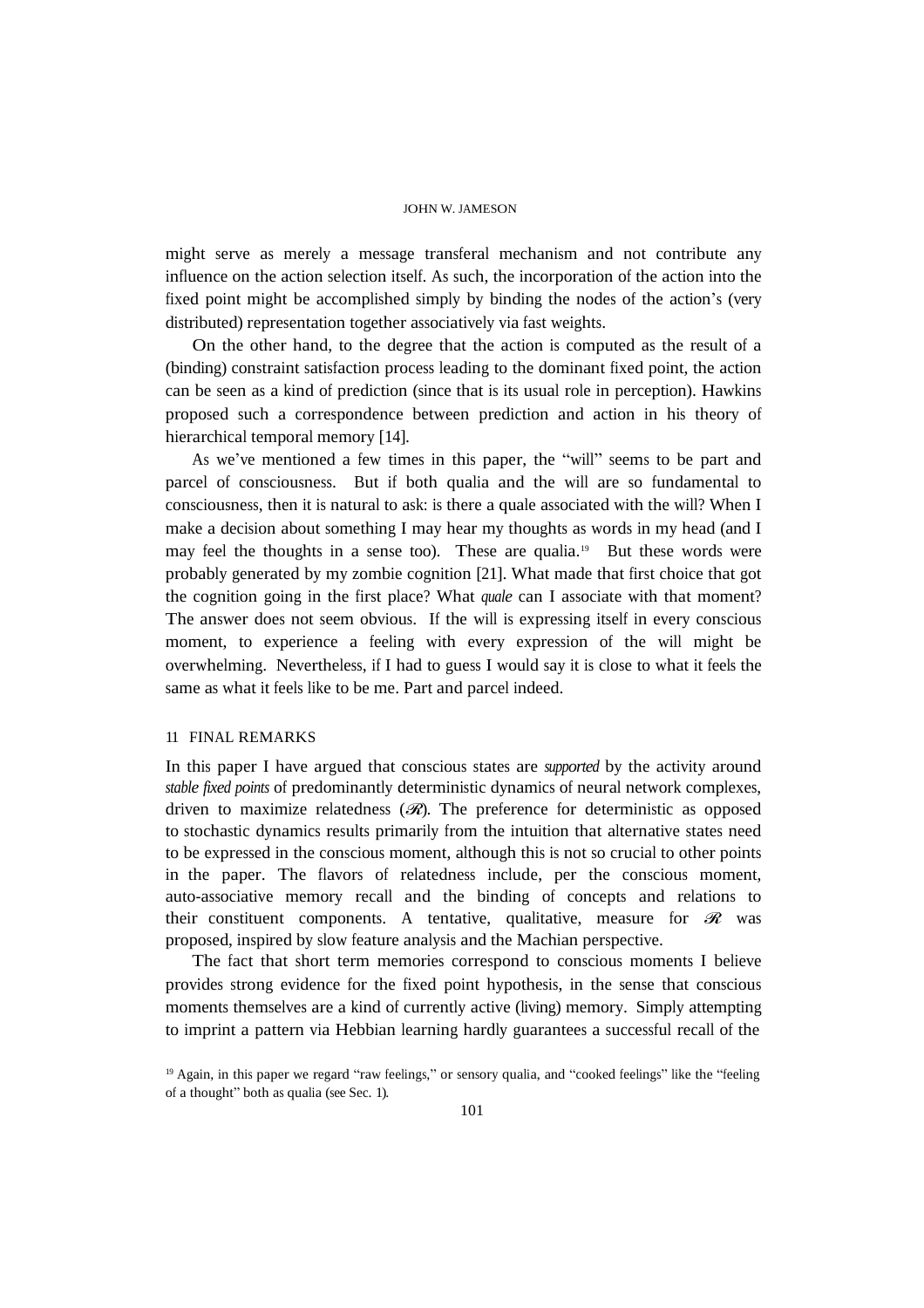pattern. But if a conscious moment is a kind recollection itself, the reliability of its later recollection later is immensely enhanced.

If conscious moments indeed correspond to fixed points, this might be observable in the brain in the form of a sequence of sustained patterns spanning the brain, each lasting on the order of the conscious moments. Scanning technology will need to be advanced considerably, however, before we could expect to see this.

Jameson Robotics El Cerrito, CA

### REFERENCES

- [1] Delay is a death sentence. *Phys. Rev. Focus 6* (Oct 2000), 15.
- [2] Anastassiou, C. A., Montgomery, S. M., Barahona, M., Buzsa´ki, G., and Koch, C. The Effect of Spatially Inhomogeneous Extracellular Electric Fields on Neurons. *The Journal of Neuroscience 30*, 5 (Feb. 2010), 1925–1936.
- [3] Balduzzi, D., and Tononi, G. Integrated information in discrete dynamical systems: Motivation and theoretical framework. *PLoS Computational Biology 4*, 6 (2008).
- [4] Balduzzi, D., and Tononi, G. Qualia: The geometry of integrated information. *PLoS Computational Biology 5*, 8 (2009).
- [5] Bohm, D. *Wholeness and the Implicate Order*, reissue ed. Routledge, Nov. 2002.
- [6] Braun, J., and Mattia, M. Attractors and noise: twin drivers of decisions and multistability. *NeuroImage 52*, 3 (sep 2010), 740–51.
- [7] Cao, R., Braun, J., and Mattia, M. Dynamical features of stimulus integration by interacting cortical columns. In *BMC Neuroscience, Abstracts from the Twenty Second Annual Computational Neuroscience Meeting: CNS\*2013* (2013), BioMed Central Ltd, BioMed Central Ltd.
- [8] Dretske, F. *Seeing and Knowing*. International library of philosophy and scientific mehtod. University of Chicago Press, 1969.
- [9] Feldman, J. The neural binding problem(s). *Cognitive Neurodynamics* (Sept. 2012), 1– 11.
- [10] Freeman, W. J., and Vitiello, G. Nonlinear brain dynamics as macroscopic manifestation of underlying many-body field dynamics. *Physics of Life Reviews 3*, 2 (June 2006), 93–118.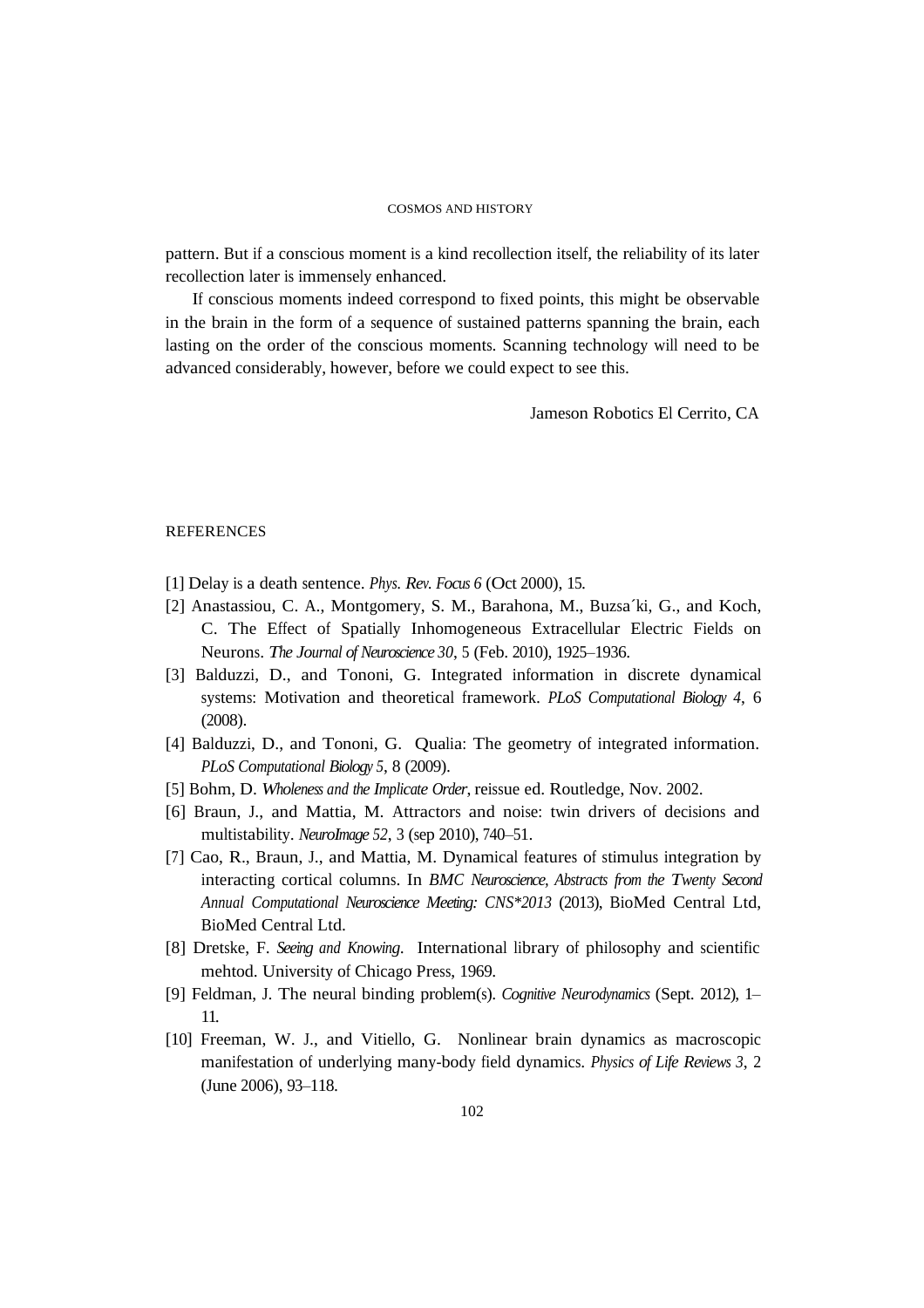- [11] George, D. *How the Brain Might Work: A Hierarchical and Temporal Model for Learning and Recognition*. PhD thesis, Stanford, CA, USA, 2008. AAI3313576.
- [12] Grossberg, S. Adaptive Resonance Theory: how a brain learns to consciously attend, learn, and recognize a changing world. *Neural networks : the official journal of the International Neural Network Society 37* (Jan. 2013), 1–47.
- [13] Hameroff, S., and Penrose, R. Consciousness in the universe: A review of the Orch OR theory. *Physics of Life Reviews 11* (Mar. 2014), 39–78.
- [14] Hawkins, J., and Blakeslee, S. *On Intelligence*, adapted ed. Times Books, Oct. 2004.
- [15] Hofstadter, D. *I am a strange loop*. Basic Books, New York, 2007.
- [16] Hopfield, J. J. Neural networks and physical systems with emergent collective computational abilities. *Proceedings of the National Academy of Sciences 79* (1982), 2554– 2558.
- [17] Hopfield, J. J. Neurons with Graded Response Have Collective Computational Properties like Those of Two-state Neurons. *Proceedings of the National Academy of Scientists 81* (1984), 3088–3092.
- [18] Jones, R. *Analysis & the Fullness of Reality: An Introduction to Reductionism & Emergence*. CreateSpace Independent Publishing Platform, 2013.
- [19] Koch, C. *Consciousness : confessions of a romantic reductionist*. MIT Press, Cambridge (Mass.), 2012.
- [20] Laughlin, R. *A Dif erent Universe: Reinventing Physics from the Bottom Down*. Basic Books, 2006.
- [21] Libet, B. Reflections on the interaction of the mind and brain. *Progress in Neurobiology 78*, 35 (2006), 322 – 326. The Contributions of John Carew Eccles to Contemporary Neuroscience.
- [22] Olshausen, B. A., and Field, D. J. Sparse coding with an overcomplete basis set: a strategy employed by v1. *Vision Research 37* (1997), 3311–3325.
- [23] Paccanaro, A., and Hinton, G. E. Learning hierarchical structures with linear relational embedding. In *NIPS* (2001), T. G. Dietterich, S. Becker, and Z. Ghahramani, Eds., MIT Press, pp. 857–864.
- [24] Palazzi, M. J., and Cosenza, M. G. Amplitude death in coupled robustchaos oscillators.
- [25] Raichle, M. E., and Snyder, A. Z. A default mode of brain function: A brief history of an evolving idea. *NeuroImage 37*, 4 (2007), 1083 – 1090.
- [26] Roux, N. L., Heess, N., Shotton, J., and Winn, J. M. Learning a generative model of images by factoring appearance and shape. *Neural Computation 23*, 3 (2011), 593– 650.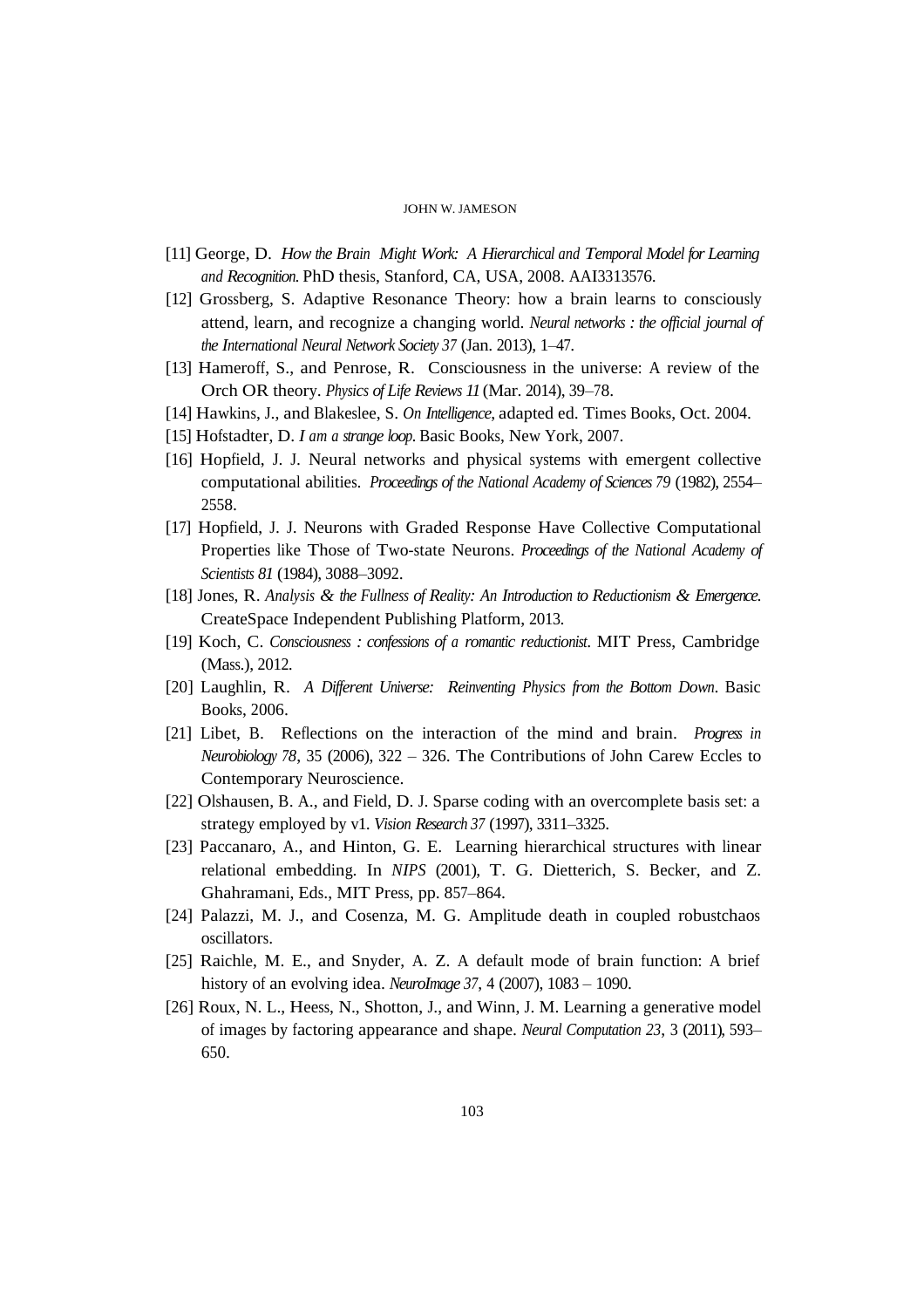- [27] Rumelhart, D. E., Smolensky, P., McClelland, J. L., and Hinton, G. E. Schemata and sequential thought processes in pdp models. In *Parallel Distributed Processing. Volume 2: Psychological and Biological Models*, J. L. McClelland, D. E. Rumelhart, and PDP Research Group, Eds. MIT Press, Cambridge, MA, 1986, pp. 7–57.
- [28] Salakhutdinov, R., and Hinton, G. Deep Boltzmann machines. In *Proceedings of the International Conference on Artificial Intelligence and Statistics* (2009), vol. 5, pp. 448– 455.
- [29] Salakhutdinov, R., Tenenbaum, J. B., and Torralba, A. Learning with hierarchical-deep models. *IEEE Trans. Pattern Anal. Mach. Intell. 35*, 8 (2013), 1958– 1971.
- [30] Saxena, G., Prasad, A., and Ramaswamy, R. Amplitude death: The emergence of stationarity in coupled nonlinear systems. *Physics Reports 521*, 5 (Dec. 2012), 205 – 228.
- [31] Searle, J. R. Can information theory explain consciousness? *The New York Review of Books* (January 10, 2013 Issue).
- [32] Shastri, L., and Ajjanagadde, V. From simple associations to systematic reasoning: a connectionist representation of rules, variables and dynamic bindings using temporal synchrony. *Behavioral and Brain Sciences 16* (1993), 417–494.
- [33] Stapp, H. P. Quantum theory and the role of mind in nature.
- [34] Stapp, H. P. The quantum-classical and mind-brain linkages: The quantum zeno effect in binocular rivalry.
- [35] Tegmark, M. The importance of quantum decoherence in brain processes.
- *CoRR quant-ph/9907009* (1999).
- [36] Terekhov, A. V., and O'Regan, J. K. Space as an invention of biological organisms. *arXiv preprint arXiv:1308.2124* (2013).
- [37] Tononi, G. Consciousness as integrated information: a provisional manifesto.
- *The Biological bulletin 215*, 3 (Dec. 2008), 216–42.
- [38] Tononi, G., Koch, C., and reply by Searle, J. R. Can a photo-diode be conscious? *The New York Review of Books* (March 7, 2013 Issue).
- [39] Treisman, A. Solutions to the binding problem: progress through controversy and convergence. *Neuron 24*, 1 (Sept. 1999).
- [40] Uwents, W., Monfardini, G., Blockeel, H., Gori, M., and Scarselli, F. Neural networks for relational learning: An experimental comparison. *Mach. Learn. 82*, 3 (Mar. 2011), 315–349.
- [41] Velik, R. From single neuron-firing to consciousness–towards the true solution of the binding problem. *Neurosci Biobehav Rev 34*, 7 (2010), 993–1001.